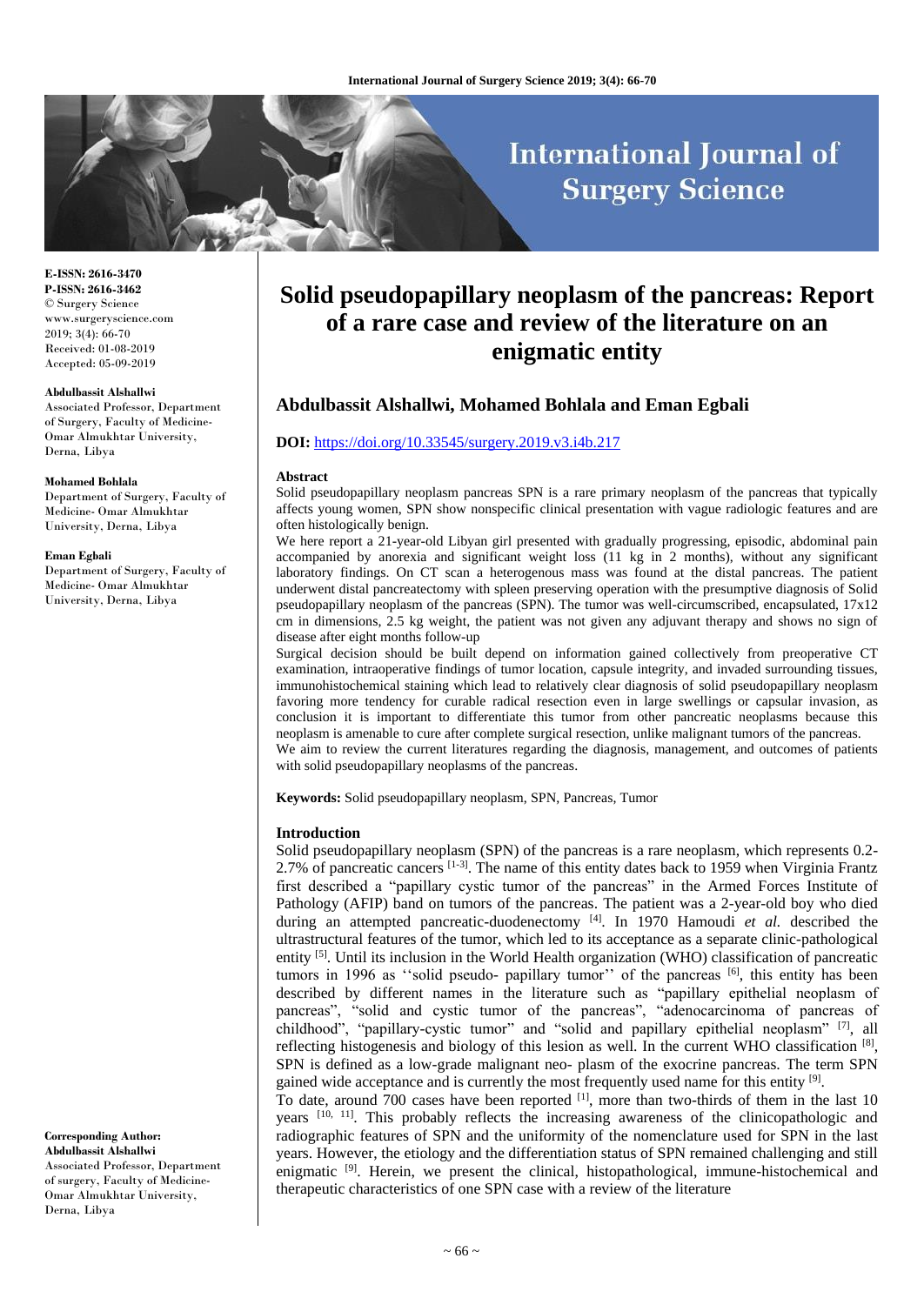#### **Case report**

A 21-year-old Libyan girl presented with gradually progressing, episodic, epigastric pain radiating to the left hypochondrium with recent accentuation. Pain was accompanied by anorexia and significant weight loss (11 kg in 2 months). There was no relationship to food or bowel movements. General and systemic examination revealed no abnormality, abdominal examination reveals gross distention involve most of left abdomen regions maximally left hypochondrium accompanied by mild, dull left sided-tenderness, Hematologic and metabolic parameters, including tumor markers were within normal limits.

Computerized tomography Figure 1*.* Imaging revealed a wellcircumscribed, enhancing, rounded, well defined. partly cystic and partly solid mass measuring 17x12 cm in the tail of the pancreas very close to posterior wall of stomach and extended to occupying all areas below left hemidiaphragm, supero-anterior to the left kidney with no clear demarcation from left adrenal gland and spleen; (Arrow heads), a proposed endoscopic ultrasound and fine needle aspiration cytology of the mass was declined by the patient.

The patient was operated on with the presumptive diagnosis of SPN or cystadenoma/ cystadenocarcinoma of the pancreas, as well as possibilities of retroperitoneal and left adrenal masses not excluded due to large size of the mass as well as proximity to left upper abdomen organs in preoperative imaging.



**Fig 1:** Pre-operative imaging

Per-operatively, there was a large mass at the tail of the pancreas adherent to the stomach, the peritoneal cavity, liver and spleen were normal (There was no definite infiltration into the surrounding tissues) Figure 2 (A& B).



**Fig 2 A, B:** Intra-operative mass excision from posterior gastric wall

The patient underwent a spleen-preserving distal pancreatectomy, made an uneventful post-operative recovery. Since the disease was localized and the excision was complete, the patient was not given adjuvant treatment, and shall be on regular follow-up. The resected mass was 17x12 cm in dimensions, 2.5 kg weight, well circumscribed, and solid brown on color. Fig. 3 (A& B)



**Fig 3 A, B:** Resected mass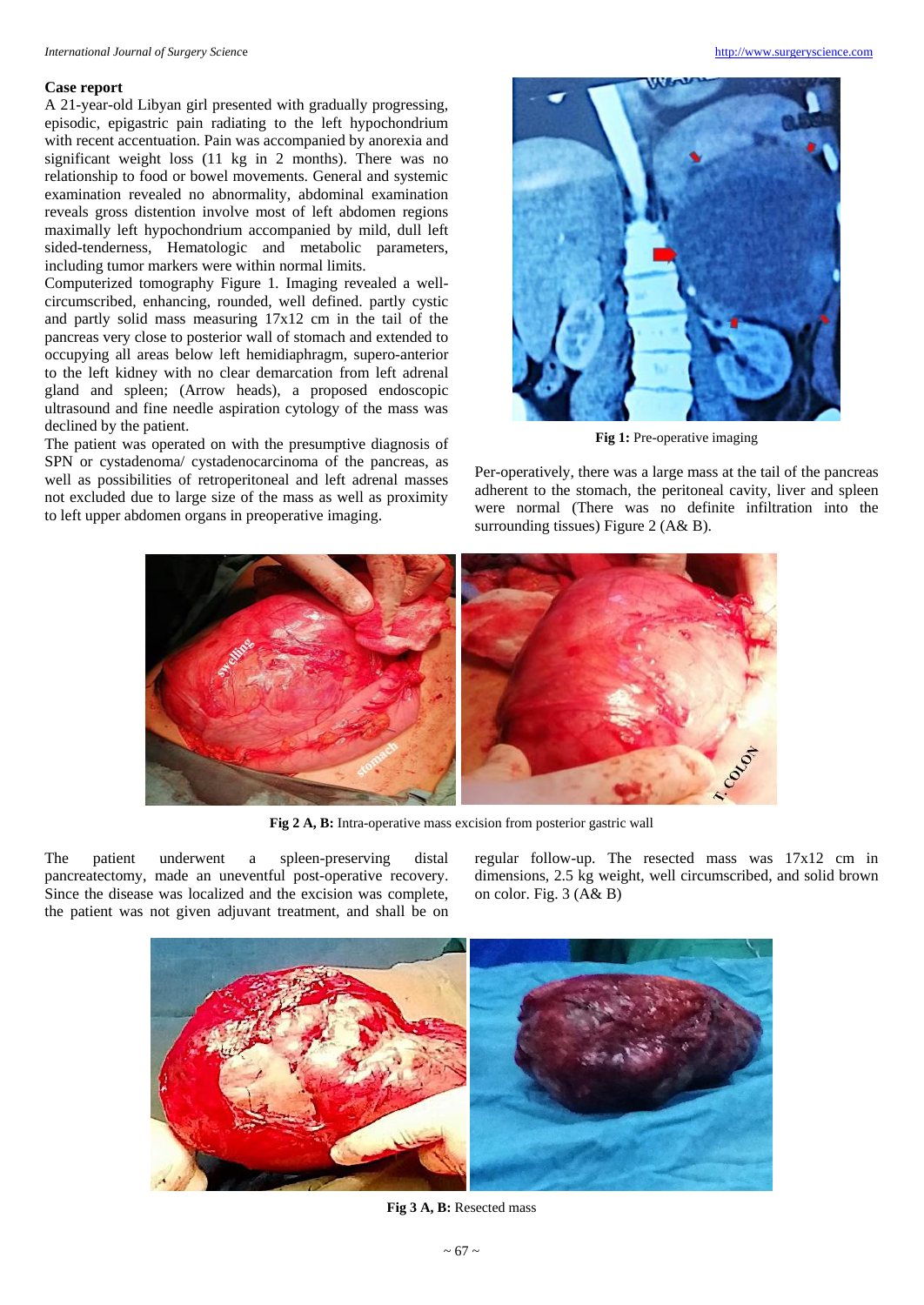Microscopically, there were solid and cystic areas with pseudorosetting and pseudopapillae formed by polygonal cells with eosinophilic cytoplasm, vesicular nuclei with grooves foamy histiocytes, nuclear groove which is characteristic finding of SPN, as well as minimal atypia and occasional mitosis**,**  neither capsular nor vascular invasion, (Fig.4 A&B)



**Fig 4 A, B:** Minimal atypia and occasional mitosis**,** neither capsular nor vascular invasion

In addition, Immunohistochemistry evaluation was performed: The tumor cells showed strong cytoplasmic positivity for betacatenin, vimentin, CD 10 and negative for (Ki 67 (Fig.5 A,B, C&D).



**Fig 5 A, B, C D:** Immunohistochemistry positive (beta-catenin, vimentin, CD 10) negative for (Ki 67)

## **Discussion and literature review**

This case report on solid pseudopapillary neoplasm of the pancreas (SPN) highlights the enigmatic histogenesis of this neoplasm and the need to distinguish it from more aggressive pancreatic tumors The spectrum of cystic and solid and cystic neoplasms of the pancreas is wide and encompasses at least 14 different tumor types  $[12]$ , however, the most commonly encountered cystic neoplasms of the pancreas may be classified into five categories: serous microcystic adenoma, mucinous cystic neoplasms (Cystadenoma or cystadenocarcinoma), intraductal papillary mucinous neoplasm cystic neuroendocrine neoplasms and solid pseudo- papillary neoplasm of the pancreas (SPN). Among these uncommon pancreatic tumors, SPN

represents an exceedingly rare entity [13]

SPT is a very rare entity that was first described by Frantz in 1959. SPT has been categorized as a borderline tumor of the pancreas by WHO, 1996. An SPT often presents as imprecise nonspecific symptoms. The most common symptoms are mild abdominal pain or discomfort. Patients can also present with fullness associated with nausea and early satiety, which is secondary to a mass effect. Approximately 15% of patients are asymptomatic [14].

Diagnosis with imaging alone is technically challenging in small tumors and in those without cystic component. Other major pancreatic cystic neoplasms. The presence of SPN is highly suggested when certain pathognomonic features are identified on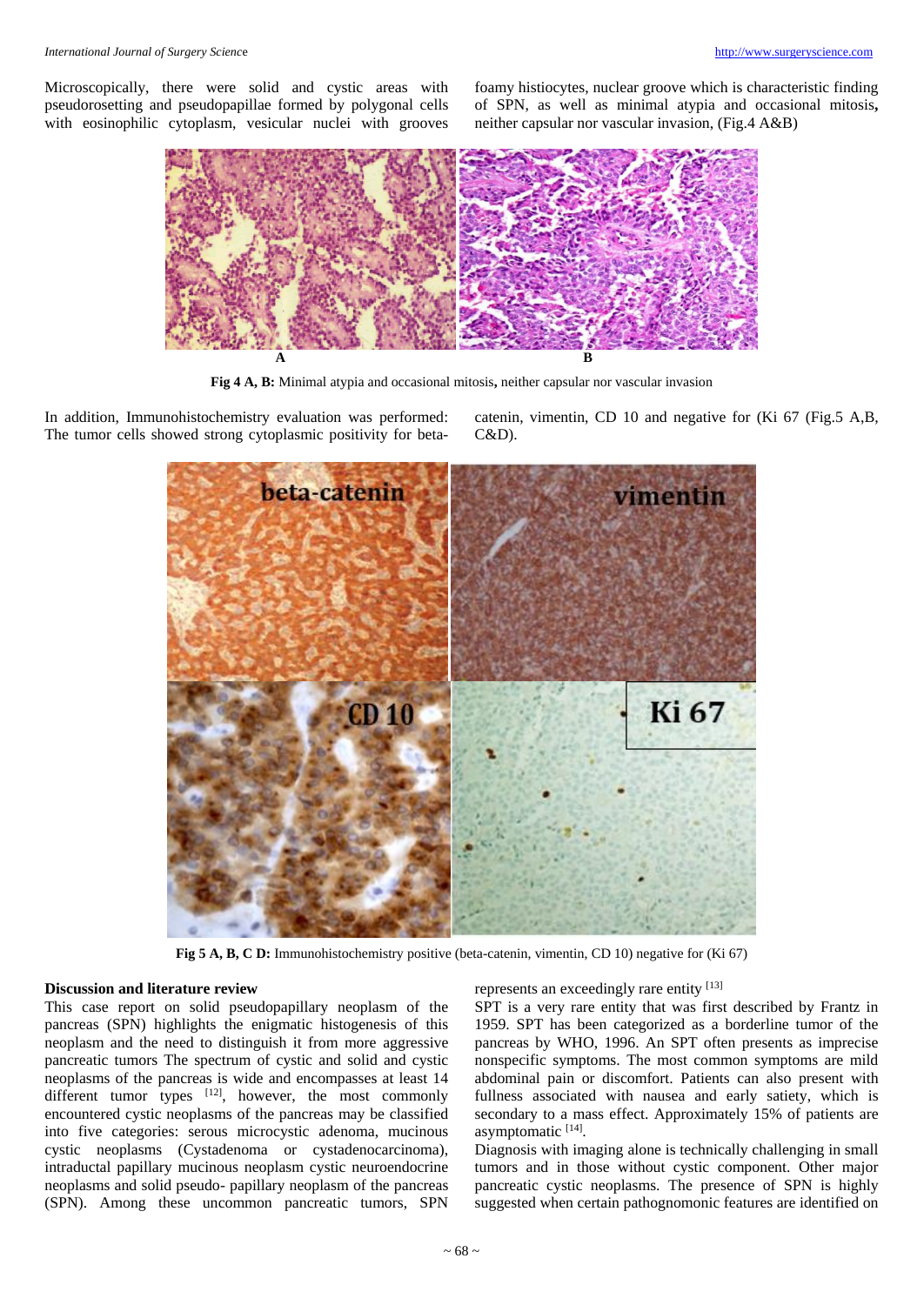CT scan: well-defined, encapsulated mass with cystic and solid component, areas of central calcification, necrosis or hemorrhage. Tumors are encapsulated and usually well demarcated. Tumor capsule as well as the solid part enhance after intravenous contrast administration to a degree similar to normal pancreatic tissue during both arterial and venous phases. Calcification found approximately in one third of cases, usually peripheral and less common at the central part of the mass as in our presented case.

Sometimes the exact diagnosis of SPN is not simple. Bektas *et al*. reported a SPN case that the final histological specimen was initially assessed differently by two departments of pathology: one classified the tumor initially as endocrine, the other as a solid pseudopapillary lesion. In our case the guided biopsy diagnosis shows the same diagnosis two department of pathology<sup>[15]</sup>.

The pathologic diagnosis of SPN is made primarily based on the distinct solid and cystic arrangement and typical pseudopapillary characteristics under the microscope [16]. On the cut surface, a variegated manifestation is seen with variable arrangement of solid hemorrhagic and cystic- necrotic parts. The microscopic features of SPN are solid areas which alternate with a pseudopapillary pattern composed of a fibrovascular stalk surrounded by several layers of epithelial cells [17].

Histopathologic criteria of malignancy are not well established but size >5 cm, nuclear atypia, vascular, perineural and invasion of surrounding structures and high proliferation rate may predict aggressive behavior<sup>[16]</sup>.

In our presented case, tumor cells showed similar histopathology features without any criteria of malignancy potential.

Immunohistochemically, SPN cells were typically positive for vimentin, a1-antitrypsin, anti-chymotrypsin, epithelial markers (CK and EMA), CEA, alfa fetoprotein, neuron-specific enolase and progestron receptor.  $[18, 19]$ . In presented case the immunohistochemical showed strong positivity for beta-catenin, vimentin, CD 10, and negative for Ki 67.

In our presented case the SPN in pancreatic tail as in most of literatures, but it can be detected in any part of pancreas, Bektas reported a case of SPN in a young woman presented with unspecific complaints in the upper abdomen  $[15]$ . They detected a mass in the area of the pancreatic head in the other case presented by Hu and colleagues reported a 19-year old female patient with huge mass in distal of pancreas pushed the stomach. They undertook the patient distal pancreatectomy and splenectomy [13].

Our patient had elective operation distal pancreatectomy with preserving of spleen and not gives rise to a significant deficit of normal pancreatic function.

In recent years, with the advance and maturity of laparoscopic techniques, the unique ad- vantages of minimally invasive could develop the new avenue of SPN treatment.

Sokolov treated 2 SPN children by the application of laparoscopic surgery and achieved good treatment effects [20] The 2 children followed up 6 months and 2 years, respectively, and no tumor recurrence and metastasis were observed.

Petrosyan also believed that, for SPN were located in the body and tail of the pancreas, the surgery strategy of laparoscopic distal pancreatectomy was feasible and safe [21].

However, Fais <sup>[22]</sup> considered that laparoscopic biopsy or resection of the tumor could result in intra-abdominal spreading of tumor cells due to injected gas.

In most patients, surgical therapy is curative and neither chemotherapy nor radiotherapy should be combined. In the few cases where surgery is not feasible, radiotherapy can be applied

since these tumors seem to be radiosensitive [23] . Some study had shown role of gemcitabine and radiotherapy to downstage the tumor [24, 25] Our limitation in this case report is the short time of postoperative fallow up, which was 8 months, it seems if it would be longer the consequence of treatment could be more reliable.

The overall prognosis of SPN of the pancreas is good because of their favorable biologic manifestations. Proper preoperative diagnosis is required since these patients may be definitively cured with sufficient surgical resection.

# **Conclusion**

In conclusion, SPN is a rare pancreatic neoplasm of unclear histogenesis that typically affects young females without significant symptoms. Appearance on imaging is fairly characteristic and may suggest diagnosis, Complete surgical resection of the tumor is the only effective treatment option. SPN should be considered in the differential diagnosis of any solid and partly cystic pancreatic or upper abdominal mass, particularly in young females.

# **Acknowledgments**

The authors declare that there is no conflict of interests.

# **References**

- 1. Papavramidis T, Papavramidis S. Solid pseudo- papillary tumors of the pancreas: review of 718 patients reported in the English literature. J Am Coll Surg 2005; 2:965-72.
- 2. Tang LH, Aydin H, Brennan MF, Klinstra DS. Clinically aggressive solid pseudopapillary tumor of pancreas: A report of cases with com- ponents of undifferentiated carcinoma and a comparative clinicopathologic analysis of 34 conventional cases. Am J Surg Pathol. 2005; 29:51-2.
- 3. De Castro SM, Singhal D, Aronson DC, Busch OR, van Gulik TM, Obertop H *et al*. Man- agement of solidpseudopapillary neoplasms of the pancreas: a comparison with standard pancreatic neoplasms. World J Surg. 2007; 31:1129-34.
- 4. Frantz VK. Tumors of the pancreas. In: Bum- berg CW, editors. Atlas of Tumor Pathology, VII. Fascicles 27 and 28. Washington, DC: Armed Forced Institute of Pathology 1959, 32-33.
- 5. Hamoudi AB, Misugi K, Grosfeld JL, Reiner CB. Papillary epithelial neoplasm of pancreas in a child. Report of a case with electron microscopy. Cancer. 1970; 26:1126-30.
- 6. Kloppel G, Solcia E, Longnecker DS, Capella C *et al*. Histological typing of tumors of the exocrine pancreas. In: World Health Organization International Histological Classification of Tu- mors. 2nd ed. Berlin, Heidelberg, New York: Springer 1996, 8452/1.
- 7. Solcia E, Capella C, Kloeppel G. Tumors of the pancreas. In: Atlas of Tumor Pathology, 3rd series, fasciale 20. Washington, DC: Armed Forces Institute of Pathology, 1997.
- 8. Klöppel G, Hruban RH, Klimstra DS, Maitra A, Morohoshi T, Notohara K *et al*. Solid-pseudopapillary tumor of pancreas. In: Bosman FT, Carneiro F, Hruban RH, Theise ND, editors. World Health Organization Classification of Tumors of the digestive system. Lyon: IARC 2010, 327- 330.
- 9. Martin RC, Klimstra DS, Brennan MF, Conlon KC. Solidpseudopapillary tumor of pancreas: A surgical enigma? Ann Surg Oncol 2002; 9:35-40.
- 10. Cai H, Zhou M, Hu Y, HeH, Chen J, Tian W *et al*. Solid-